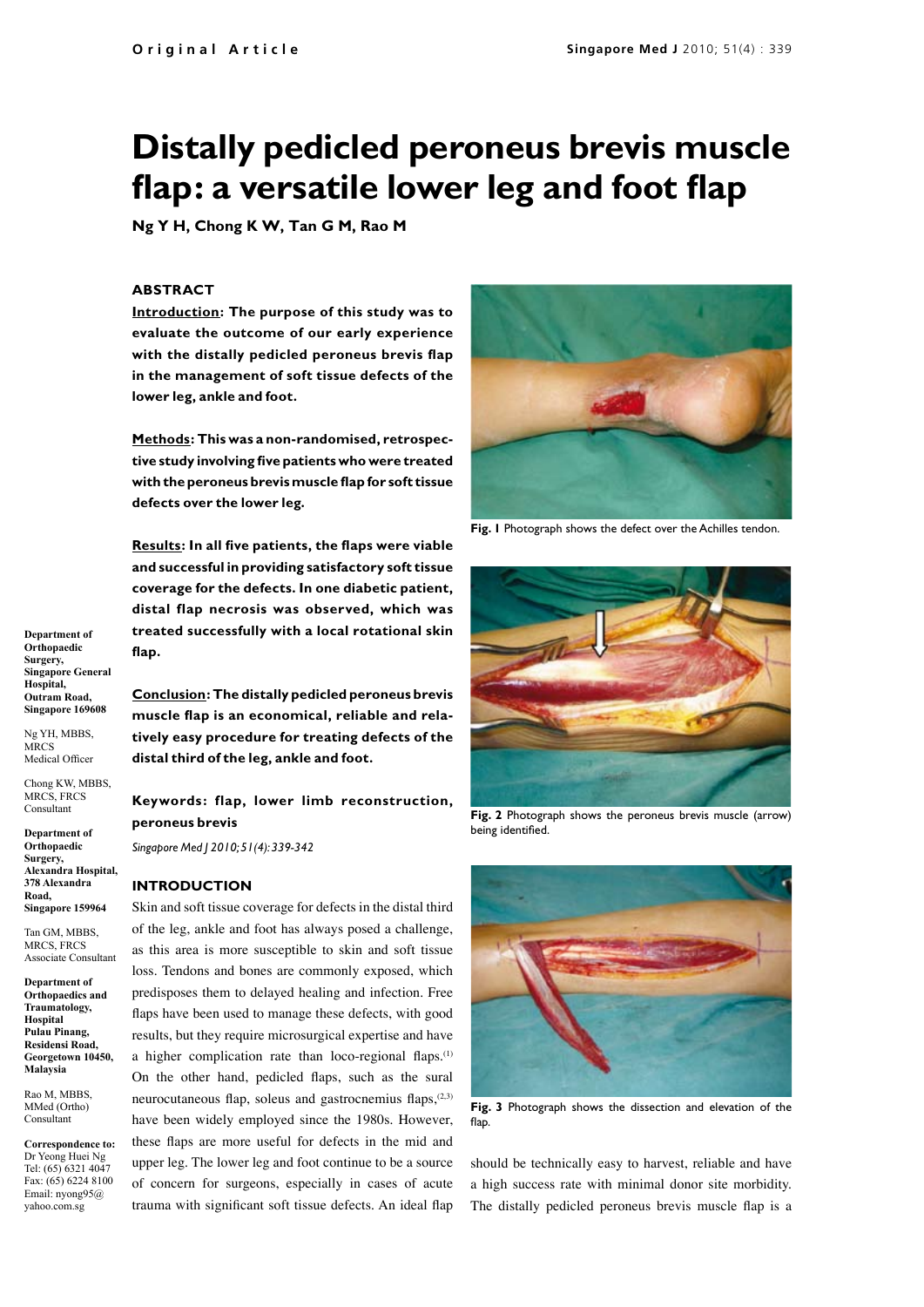

**Fig. 4** Photograph shows the flap tunneled through the bridge of skin to cover the defect.



**Fig. 5** Photograph shows the flap anchored to the wound edges.



**Fig. 6** Photograph shows the results after delayed split skin grafting.



**Fig. 7** Photograph shows the donor site scar at three months postoperation.

simple and quick procedure that has shown good results in covering defects in the distal leg region.<sup>(4)</sup> The purpose of this study was to evaluate the outcome of our early experience with this novel flap in the management of soft tissue defects of the lower leg and foot.

## **METHODS**

This was a non-randomised retrospective study involving the first five consecutive patients who were operated on from November 2006 to March 2009. All the patients had soft tissue defects over the lower leg and were managed with a distally based peroneus brevis muscle flap. The inclusion criteria were the presence of a soft tissue defect over the lower leg or foot which required a flap, the presence of palpable distal pulses, a clean wound bed and the absence of infection.

All the patients underwent wound debridement and subatmospheric wound dressing with a vacuum-assisted closure device (VAC) prior to peroneus brevis flap surgery. The harvesting of the peroneus brevis muscle flap was performed using the technique described by

Eren et al. $(4)$  The incision was made 1 cm dorsal to the fibula axis (head of fibula to fibular tip), from the turning point of the flap to the upper third of the fibula. The distal pedicles were preserved within 6 cm of the distal fibular tip to preserve the most distal pedicles.<sup>(5)</sup> Following the elevation of the flap, the proximal muscle belly was then rotated to cover the distal defect. It may even be tunnelled under an intact bridge of skin, if necessary. The flap was then anchored to the wound edges with absorbable sutures, and the tourniquet was released to assess the viability of the flap. A VAC dressing was applied at 125 mmHg in continuous mode. The flap was inspected after three days and continued on three-day cycles of VAC dressing. A split skin graft was then performed on the granulating wound 7–9 days after the flap surgery. Two patients (Cases 1 and 5) underwent primary split skin grafting and did not receive VAC treatment. The lower limb was immobilised with a plaster slab for a minimum of two weeks and the duration of immobilisation was prolonged based on the associated pathologies. The patients were followed up regularly after two weeks, six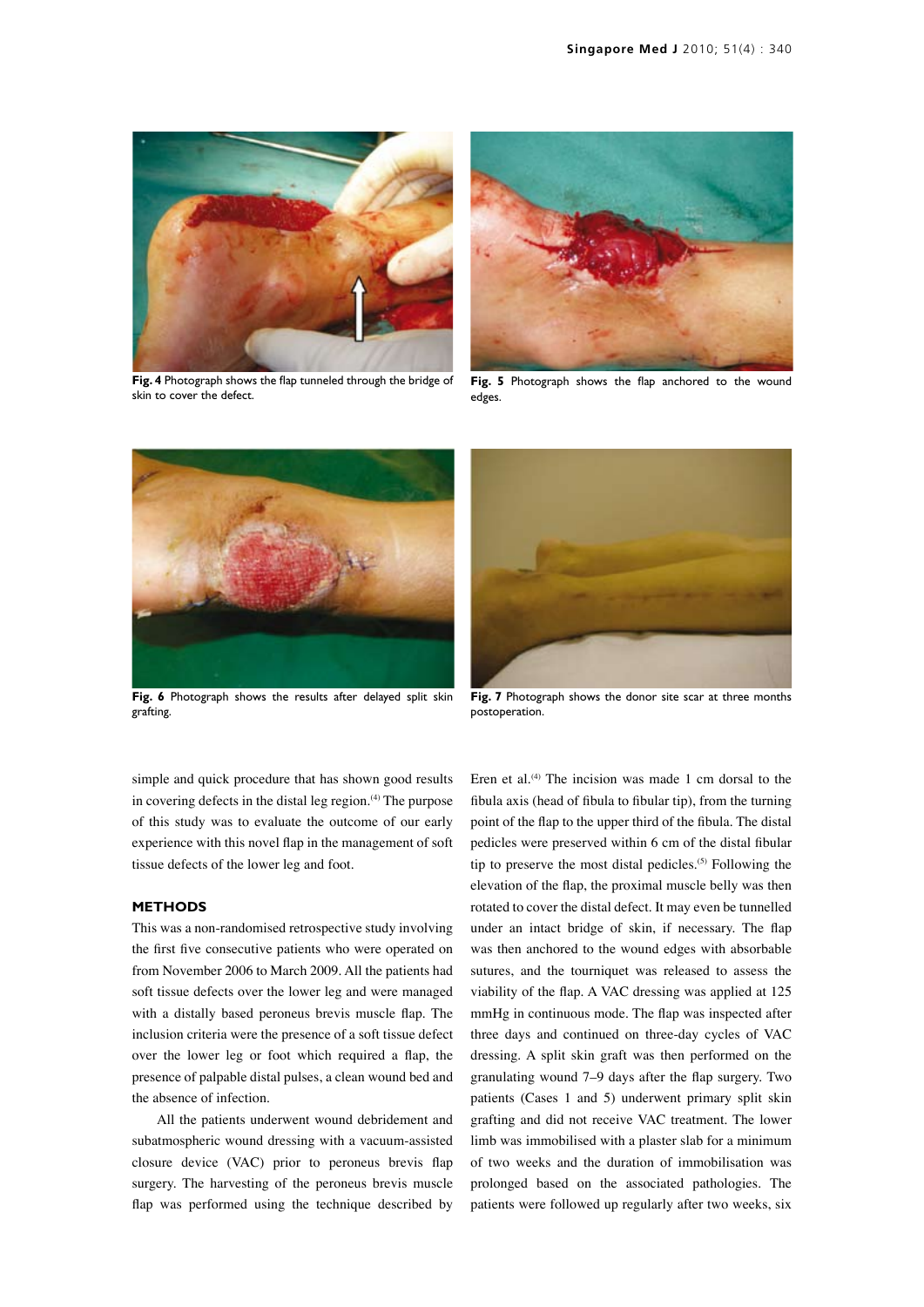| no.            | Patient Age (years),<br>gender | Diagnosis                                                                                                                              | Size of defect<br>(cm) | Additional<br>diseases                       | Procedure                                                                                                                               | Complications                                                                | Final outcome |
|----------------|--------------------------------|----------------------------------------------------------------------------------------------------------------------------------------|------------------------|----------------------------------------------|-----------------------------------------------------------------------------------------------------------------------------------------|------------------------------------------------------------------------------|---------------|
| L              | 32, M                          | Open fracture of<br>the right tibia,<br>fibula and medial<br>malleolus with skin<br>defect over the<br>medial aspect of<br>distal leg. | $3 \times 3$           | None                                         | Open reduction<br>and internal<br>fixation of the<br>right tibia, medial<br>malleolus and<br>distally pedicled<br>peroneus flap.        | SSG failure treated<br>by re-grafting.                                       | Successful    |
| $\overline{2}$ | 57, F                          | Chronic posterior<br>heel wound after<br>right Achilles<br>tendon repair.                                                              | $2 \times 2$           | <b>Diabetes</b><br>mellitus:<br>Hypertension | Distally pedicled<br>peroneus brevis flap.                                                                                              | Distal flap necrosis<br>treated by local<br>rotational skin<br>flap closure. | Successful    |
| 3              | 60, F                          | Failed calcaneal<br>avulsion fixation<br>with skin necrosis<br>at the posterior<br>heel.                                               | $5 \times 5$           | Hypertension                                 | Calcaneoplasty,<br>reconstruction of<br>bone tendon<br>junction and distally<br>pedicled peroneus<br>brevis flap.                       | None                                                                         | Successful    |
| 4              | 36, F                          | Open posterior<br>heel wound with<br>Achilles tendon defect.                                                                           | $5 \times 3$           | None                                         | Right flexor hallucis<br>longus tendon<br>reconstruction of<br>Achilles tendon defect<br>and distally pedicled<br>peroneus brevis flap. | None                                                                         | Successful    |
| 5              | 42, F                          | Lateral malleolus<br>ulcer extending to<br>the lateral edge of<br>Achilles tendon.                                                     | $6 \times 4$           | <b>Diabetes</b><br>mellitus                  | Distally pedicled<br>peroneus brevis flap.                                                                                              | SSG partial<br>failure; healing<br>by granulation<br>tissue.                 | Successful    |

#### **Table I. Patient summary.**

M: male; F: female; SSG: split skin graft

weeks, three months, six months and one year. They were examined for the viability of the flaps, the presence of residual defects and ankle eversion weakness.

## **RESULTS**

The mean age of the patients was 45.4 (range 32–60) years. One patient was male and four were female. The location of the defect was over the Achilles tendon  $(n = 3)$ , medial malleolus ( $n = 1$ ) or lateral malleolus ( $n = 1$ ). The size of the defects ranged from  $4-25$  cm<sup>2</sup>. Two patients (Cases 1 and 5) underwent primary split skin grafting after the flap was applied. The split skin graft took poorly, and a repeat skin grafting was required for Case 1, which was subsequently successful. In Case 5, partial split skin graft failure (40% take) was observed, and wound healing was achieved by granulation. For all the other cases, split skin grafting was performed as a secondary procedure after a period of VAC dressing so as to promote granulation tissue regeneration at the wound bed. Another patient (Case 2), who was a diabetic, had a residual 5 mm  $\times$  5 mm skin defect due to distal necrosis of the peroneus brevis flap. This patient was successfully treated with a local rotational skin flap. In all five cases, the flaps were viable and successful at providing satisfactory soft

tissue coverage for the defects (Table I). All the patients recovered well with no significant disability. The donor site surgical incision was closed primarily in all the cases, with no morbidity.

### **DISCUSSION**

The challenge of soft tissue coverage for defects in the lower leg and foot is an ongoing one. The use of local muscle flaps is an anatomical impossibility in this region, as this region is devoid of large mobile muscle bellies. Free muscle flaps have consistently provided good results in the coverage of defects in the distal third of the leg. However, this technique demands microsurgical expertise, longer operating hours, the need to sacrifice a major vessel in the tibial region and higher costs. $(6,7)$ There are also specific complications associated with free flaps.

Pedicled fasciocutaneous flaps, such as the sural flap, have been a popular choice due to their wide rotation arc and the ease of dissection. The complications associated with this technique include venous congestion, a loss of sensation in the area of sural nerve function and aesthetic impairment.<sup>(8,9)</sup> The soleus muscle flap has been useful in treating small to moderate sized defects but is limited by